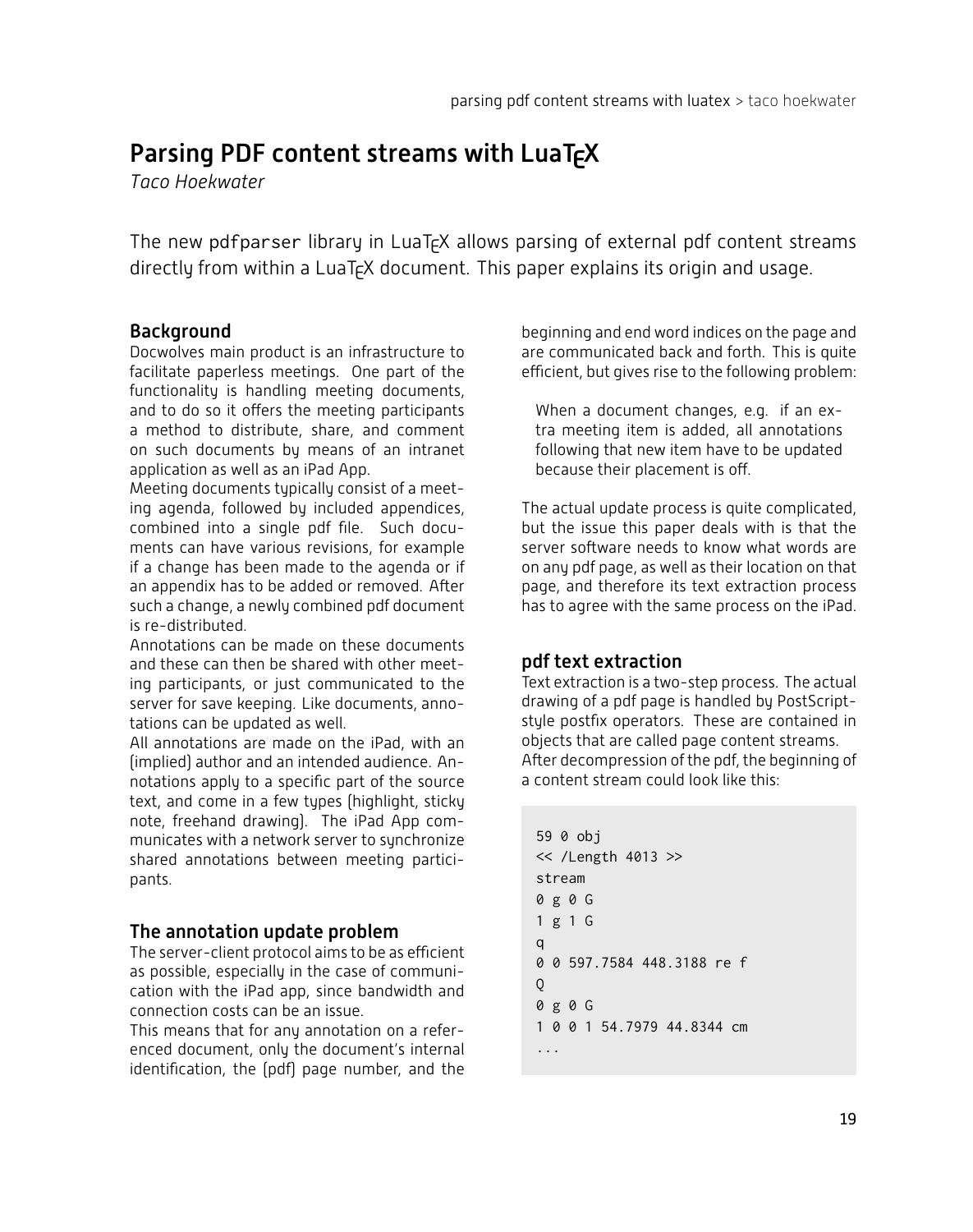#### contextgroup > context meeting 2012

Here g, G, q, re, f, Q, and cm are all (postfix) operators, and the numeric quantities are all arguments. As you see, not all operators take the same amount of arguments (g takes one, q zero, and re four). Other operators may take for instance string-valued arguments instead of numeric ones. There are a little over half a dozen different tunes

To process such a stream easily, it is best to separate the task (at least conceptually) into two separate tasks. First there is a the lexing stage, which entails converting the actual bytes into combinations of values and types (tokens) that can be acted upon.

Separate from that, there is the interpretation stage, where the operators are actually executed with the tokenized arguments that have preceded it.

#### pdf text extraction on the iPad

It is very easy on an iPad to display a representation of a pdf page, and Apple also provides a convenient interface to do the actual lexing of pdf content streams that is the first step in getting the text from the page. But to find out where the actual pdf objects are, one has to interpret the pdf document stream oneself, and that is the harder part of the text extraction operation.

#### pdf text extraction on the server

On the server side, there is a similar problem at a different stage: displaying a pdf is easy, and even literal text extraction is easy (with tools like pdftotext). However, that does not give you the location of the text on the page. On the server, Apple's lexing interface is not available, and the available pdf library (libpoppler) does not offer similar functionality.

### Our solution

We needed to write text extraction software that can be used on both platforms, to ensure that the same releases of server and iPad software always agreed perfectly on the what and where of the text on the pdf page.

Both platforms use a stream interpreter written by ourselves in C, with the iPad sofware starting

from the Apple lexer, and the server software starting from a new lexer written from scratch.

The prototype and first version of the newly created stream interpreter as well as the server-side lexer were written in Lua. LuaTEX's epdf libpoppler bindings to Lua were a very handy tool at that stage (see below). The code was later converted back to  $\Gamma$  for compilation into a server-side helper application as well as the iPad App, but originally it was written als a TcXLua script.

A side effect of this development process is that the lexer could be offered as a new LuaTFX extension, and that is exactly what we did.

### About the 'epdf' library

This library is written by Hartmut Henkel, and it provides Lua access to the poppler library  $intulated$  in LuaT<sub>E</sub>X. For instance, it is used by ConT<sub>F</sub>Xt for keeping links in external pdf figures. The library is fairly extensive, but a bit low-level, because it closely mimics the libpoppler interface. It is fully documented in the LuaTEX reference manual, but here is a small example that extracts the page cropbox information from a pdf document:

```
local function run (filename)
   local doc = epdf.open(filename)
  local cat = doc:getCatalog()
  local numpages = doc:getNumPages()
  local pagenum = 1print ('Pages: ' .. numpages)
  while pagenum <= numpages do
      local page = cat:getPage(pagenum)
      local cbox = page:getCropBox()
      print (string.format(
           'Page %d: [%g %g %g %g]',
           pagenum, cbox.x1, cbox.y1,
           \text{cbox.x2}, \text{cbox.y2})pagenum = pagenum + 1
   end
end
run(arg[1])
```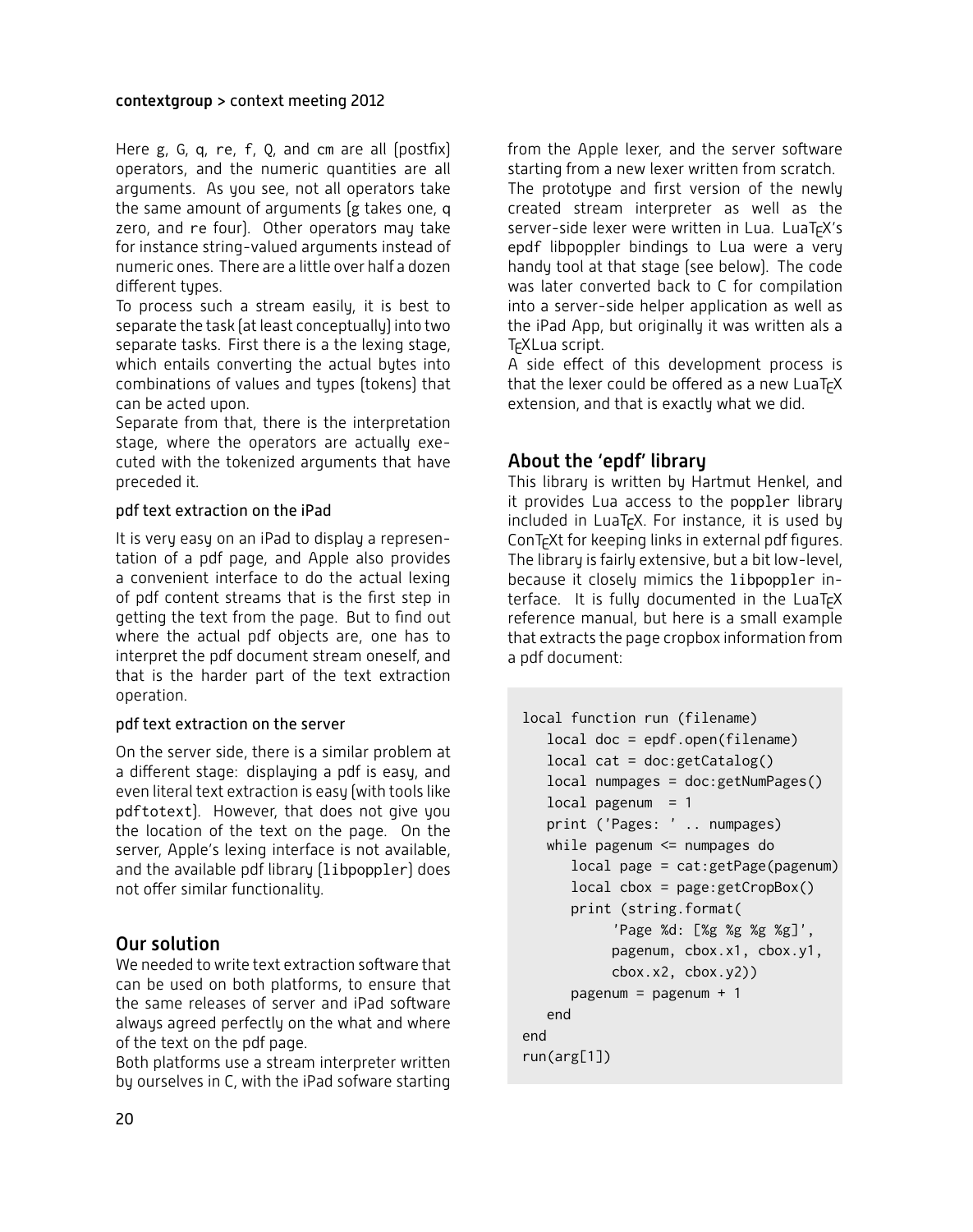# Lexing via poppler

As said, a lexer converts bytes in the input text stream into tokens, and such tokens have types and values. libpoppler provides a way to get one byte from a stream using the getChar() method, and it also applies any stream filters beforehand, but it does not create actual tokens.

#### Poppler limitations

There is no way to get the full text of a stream immediately, it has to be read byte by byte.

Also, if the page content consists of an array of content streams instead of a single entry, the separate content streams have to be manually concatenated.

And content streams have to be 'reset' before the first use.

Here is a bit of example code for reading a stream, using the epdf library:

```
function parsestream(stream)
  local self = { streams = {} }
  local thetype = type(stream)
  if thetype == 'userdata' then
    self.stream = stream:getStream()
  elseif thetype == 'table' then
    for i,v in ipairs(stream) do
      self.streams[i] = v:getStream()
    end
    self.stream = table.remove(
                      self.streams,1)
  end
  self.stream:reset()
  local byte = getChar(self)while byte >= 0 do
    ...
   byte = getChar(self)
  end
  if self.stream then
    self.stream:close()
  end
end
```
In the code above, any interesting things you want to happen have to inserted at the  $\ldots$  line. The example makes use of one helper function [getChar] and that looks like this:

```
local function getChar(self)
  local i = self.stream:getChar()
  if (i<0) and (#self.streams>0) then
    self.stream:close()
    self.stream = table.remove(
                     self.streams, 1)
    self.stream:reset()
    i = getChar(self)end
  return i
end
```
# Our own lexer: 'pdfscanner'

The new lexer we wrote does create actual tokens. Its Lua interface accepts either a poppler stream, or an array of such streams. It puts pdf operands on an internal stack and then executes user-selected operators.

The library pdfscanner has only one function, scan(). Usage looks like this:

```
require 'pdfscanner'
function scanPage(page)
  local stream = page:getContents()
  local ops = createOperatorTable()
  local info = createParserState()
  if stream then
    if stream:isStream()
       or stream:isArray() then
      pdfscanner.scan(stream, ops,
                      info)
    end
  end
end
```
The functions createOperatorTable() and createParserState() are helper functions that create arguments of the proper types.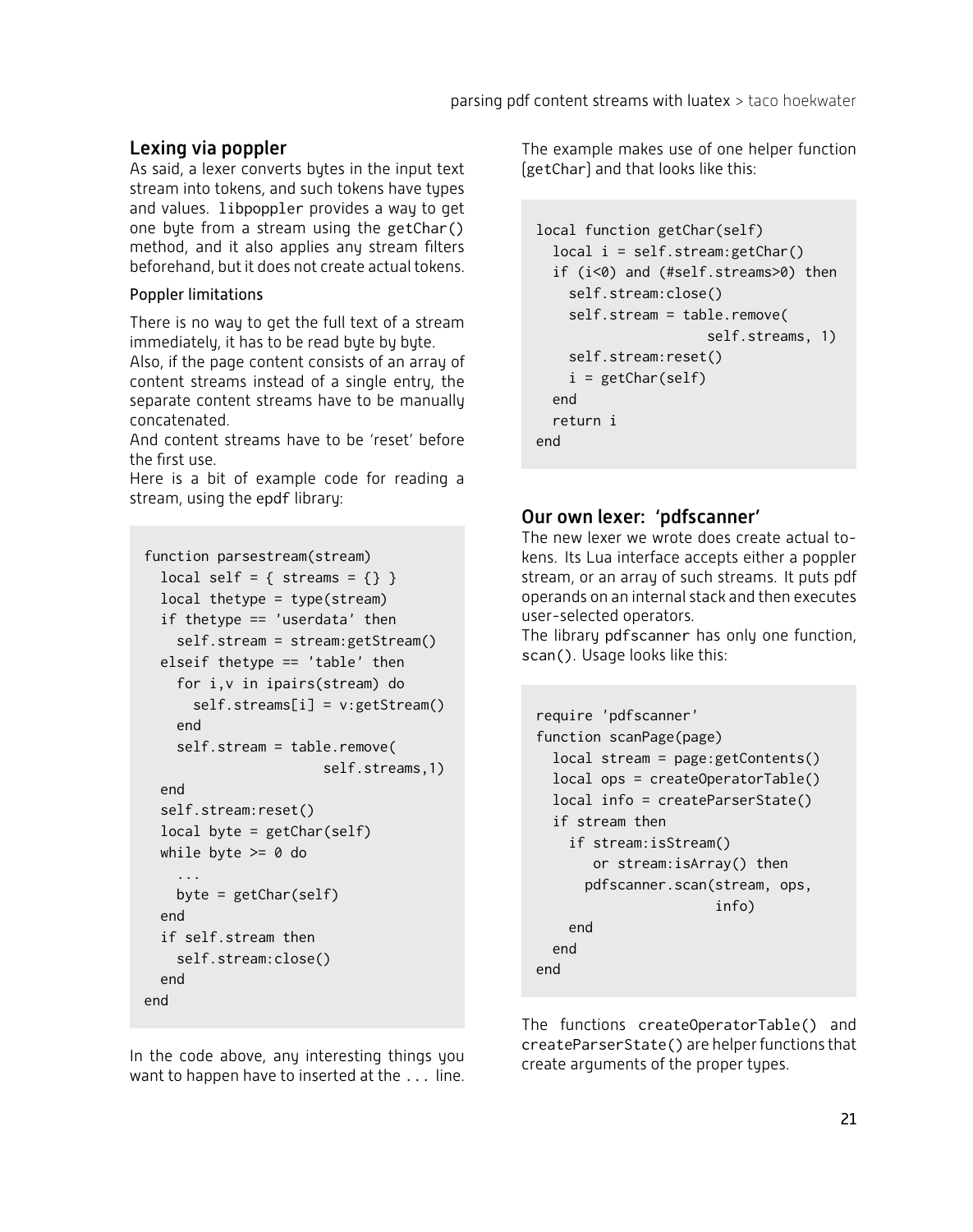#### contextgroup > context meeting 2012

#### The scan() function

As you can see, the function takes three argu $m$ ents:

The first argument should be either a pdf stream object, or a pdf array of pdf stream objects (those options comprise the possible return values of <Page>:getContents() and  $\leq$ Object>:getStream() in the epdf librarul.

The second argument should be a Lua table where the keys are pdf operator name strings and the values are Lua functions (defined by you) that are used to process those operators. The functions are called whenever the scanner finds one of these pdf operators in the content stream(s).

Here is a possible definition of the helper function createOperatorTable():

```
function createOperatorTable()
  local ops = \{\}-- handlecm is listed below
  ops['cm'] = handlecm
  return ops
end
```
The third argument is a Lua variable that is passed on to provide context for the processing functions. This is needed to keep track of the state of the pdf page since pdf operators, and especially those that change the graphics state, can be nested. $1$ 

In its simplest form, its creation looks like this:

```
function createParserState()
  local stack = \{\}stack[1] = \{\}stack[1].ctm =AffineTransformIdentity()
  return stack
end
```
Internally, pdfscanner.scan() loops over the input stream content bytes, creating tokens and collecting operands on an internal stack until it finds a pdf operator. If that pdf operator's name exists in the given operator table, then the associated Lua function is executed. After that function has run for when there is no function to execute) the internal operand stack is cleared in preparation for the next operator, and processing continues.

The processing functions are called with two arguments: the scanner object itself, and the info table that was passed are the third argument to pdfscanner.scan

The scanner argument to the processing functions is needed because it offers various methods to get the actual operands from the internal operand stack.

#### Extracting tokens from the scanner

The most low-level function in scanner is scanner:pop() which pops the top operand of the internal stack, and returns a lua table where the object at index one is a string representing the type of the operand, and object two is its value.

The list of possible operand types and associated lua value types is:

| integer  | <number></number>   |
|----------|---------------------|
| real     | <number></number>   |
| boolean  | <boolean></boolean> |
| name     | <string></string>   |
| operator | <string></string>   |
| string   | <string></string>   |
| array    | <table></table>     |
| dict     | <table></table>     |

In case of integer or real, the value is always a Lua (floating point) number.

In case of name, the leading slash is always stripped.

In case of string, please bear in mind that pdf actually supports different types of strings (with different encodings) in different parts of

In Lua this could actually have been handled by upvalues or global variables. The third argument was initially a concession made to the planned conversion to C.